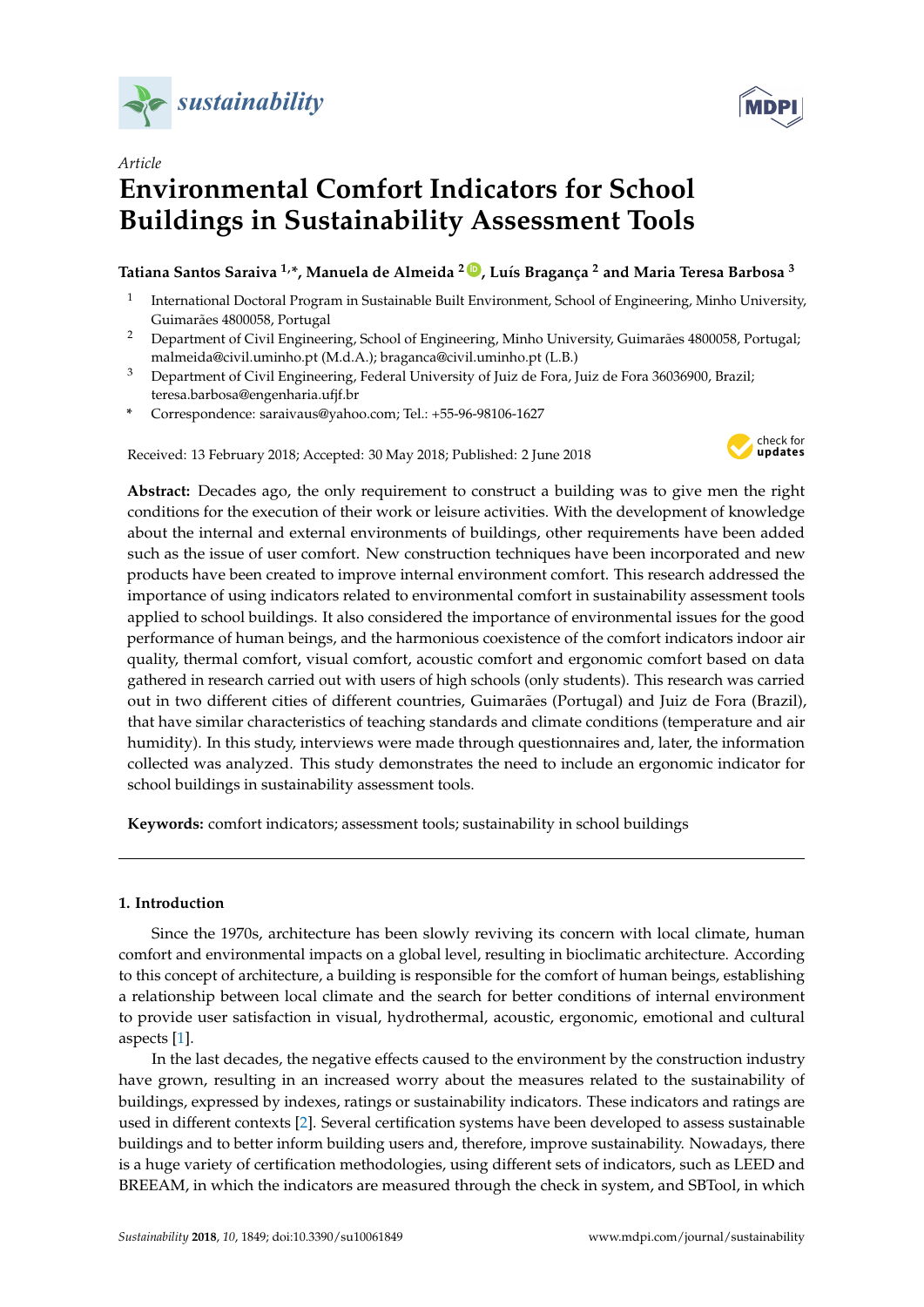the indicators are measured according to the percentage value associated with each environmental indicator [\[3\]](#page-10-2).

School buildings are one of the most important facilities in a community given that students spend about 25% of their time inside classrooms. Moreover, a school usually has a considerably higher occupancy rate than any other type of building [\[4\]](#page-10-3). It is very important for schools to have a level of indoor comfort that will not affect children's health or intellectual performance. Besides, student examination grades have proportionally decreased in relation to the increase in complaints concerning Indoor Environmental Quality (IEQ) factors such as indoor air quality and thermal, ergonomic, visual and acoustic comfort [\[5\]](#page-10-4).

However, there are many assessment tools and comparing their results is very difficult because they were developed for different types of buildings or different phases of the construction process, considering different perspectives of the building life cycle, or using different databases or guidelines. Therefore, it is necessary to implement a specific methodology for each region, which is emphasized in this paper.

This study addressed the importance of using comfort indicators in methodologies to assess the sustainability of schools based on questionnaires applied in high schools in different cities and different countries where the concept of sustainable development is more widespread: Guimarães (Portugal) and Juiz de Fora (Brazil). This methodology is intended to minimize uncertainties and errors that may occur in the parameters that allowed the evaluation of the concept of Indoor Environmental Quality in different cultures.

It should be noted that the schools surveyed could not represent the whole country where they are located (Portugal or Brazil) since they have great cultural and climatic diversity. The cities of Juiz de Fora and Guimarães have similar average annual temperature, average annual humidity, building characteristics and classroom layout, a result of Portuguese colonization. In addition, despite cultural differences, the results were similar for both cities.

The significance of this paper lies in the presentation and discussion of classroom conditions that influence children's educational performance and the emphasis of the IEQ indicator for the student's well-being and attainment. Finally, the authors hope that this research may provide the basis for future studies in other countries [\[6\]](#page-10-5).

#### **2. Review of Comfort Indicators**

Indoor Environmental Quality (IEQ) is a popular theme in all sustainable development assessment tools aimed at increasing the comfort, health and safety of a building's occupant [\[7\]](#page-10-6). In most methodologies for schools, such as LEED for School, SBTool for School and BREEAM Education, the most common indicators are: thermal, acoustic and noise comfort; ventilation and contamination level; and illumination and lighting [\[8\]](#page-10-7). A brief description of these indicators is presented below:

- (i) Indoor Air Quality (IAQ) is defined as the building's ability to maintain the health and well-being of its users through adequate temperature, air quality and air humidity [\[9\]](#page-10-8). Measurement of indoor air quality is made to verify if internal pollutant concentrations are within the limits established by local laws [\[10\]](#page-10-9). One of the most important environmental parameters that need to be controlled is carbon dioxide and that can only be achieved through proper ventilation. Inadequate IAQ conditions in classrooms can lead to a reduction in children's performance of up to 30% [\[11\]](#page-10-10).
- (ii) Thermal comfort is the condition of mind that generates satisfaction with the thermal environment. [\[12\]](#page-10-11). Human thermal comfort is standardized by International Standard ISO 7730 (1994), which is based on studies conducted in 1970 by Fanger, Denmark [\[13\]](#page-10-12). According to Barrett et al. (2015), thermal comfort is related to the learning progress, i.e., students usually perform better in the classroom where the temperature is easy to control [\[14\]](#page-10-13).
- (iii) Visual comfort is the main factor considered regarding the lighting needs of a building. It is related to the set of conditions in a specific environment in which human beings can develop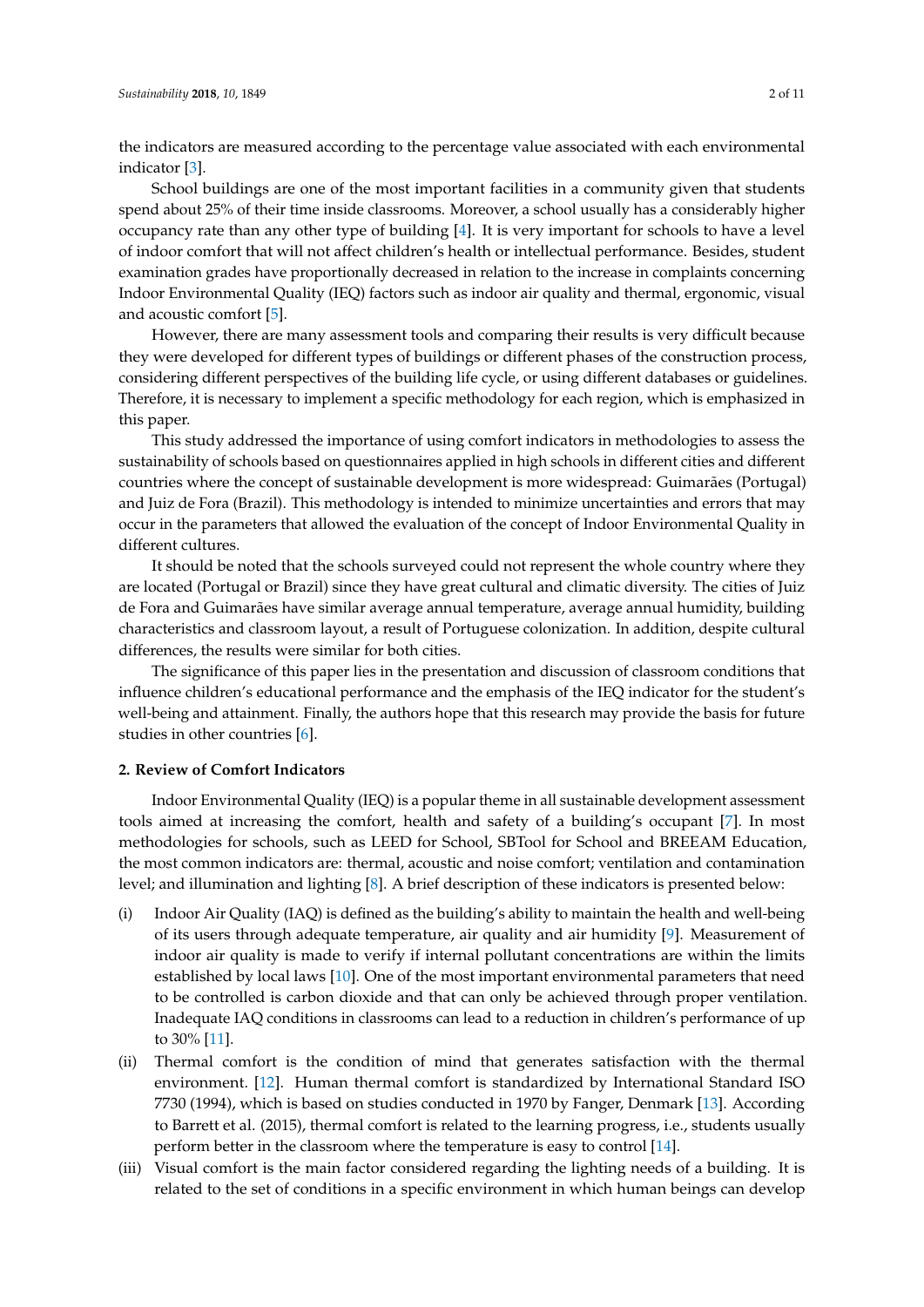their visual tasks with less effort, with reduced risk of accidents and damage to the eye, and with maximum visual precision and accuracy [\[14\]](#page-10-13). Integrating objective and subjective aspects, three fundamental aspects of learning spaces are achieved: efficiency, comfort and performance modulated by appropriate design [\[15\]](#page-10-14).

- (iv) Acoustic comfort is the area of physics that studies sound, covering reception, spread, genesis and sound insulation. Acoustic comfort depends on sound intelligibility, reverberation time and noise control [\[16\]](#page-10-15). Noise can be generated from the school environment, common areas or inside the classroom. Thus, it is very important to isolate areas that produce excessive noise so that acoustic problems are reduced in the classroom. The design should avoid openings to streets and, as far as possible, reduce windows and doors [\[17\]](#page-10-16).
- (v) Ergonomic comfort is the study of the adaptation of a man to the work, involving the physical environment and organizational aspects related to the activities performed on site. School furniture design demonstrates a close link between school desks, health problems and discipline in class [\[18\]](#page-10-17). Anthropometric measurements of students vary between different ethnic groups, cultures, ages, races and genders. It is difficult for a furniture designer to determine specific dimensions for many students [\[19\]](#page-10-18); therefore, the best option to solve this problem is the use of adaptable desks.

#### **3. Materials and Methods**

This research aimed to analyze the importance of environmental comfort in school buildings in the cities of Guimarães (Portugal) and Juiz de Fora (Brazil), since they have similar temperature, humidity and classroom conditions (room size, number of students per room, and others). The schools studied in this research are traditional in their respective cities and were built in the nineteenth century.

The city of Guimarães is considered the ninth city in quality of life in Portugal (of a total of 338 cities) and has good education and health systems. The climate is hot and tempered with an average annual temperature of 14 ◦C, average annual air humidity of 81%, and annual precipitation above 1500 mm. Francisco de Holanda High School, subject of this study, was built in 1864 and, in 2011, underwent a major renovation for the purpose of modernization, and currently holds the title of "standard school" in Portugal [\[20\]](#page-10-19).

The city of Juiz de Fora is considered the seventh city in quality of life in the state of Minas Gerais State, Brazil (of a total of 853 cities in this state). The climate is hot and tempered with an average annual temperature of 16  $\degree$ C, average annual air humidity of 80%, and annual precipitation above 1500 mm. Colégio Cristo Redentor and Colégio Santa Catarina, subjects of this study, were built in 1891 and 1900, respectively. These buildings are a result of the influence of Portuguese colonization [\[21\]](#page-10-20).

In this study, the questionnaire was based on Ricardo Mateus' thesis [\[22\]](#page-10-21), since it was developed to be applied to students in Guimarães, Portugal. The adapted questionnaire (multiple-choice answers) was used in high school students to identify the Indoor Environmental Quality (IEQ) conditions in the school buildings. After that, a statistical analysis was carried out using Microsoft Excel, with a level of probability of 0.05 (reliability coefficient), to evaluate the performance of the answers. Through the analyses of the results, it was possible to understand which types of environmental comfort issues are more important to the student.

To minimize errors, the questionnaires were applied in winter, when the temperatures were similar, 8–15 ◦C in Juiz de Fora and 8–18 ◦C in Portugal. Air humidity was also high in both cities (about 80%).

The multiple-choice answers of the questionnaires were sorted according to the level of importance to the students and to how they interfere in their well-being and learning process, ranging from comfort (very good) to extreme discomfort (insufficient). The complete survey is presented in the Appendix [A](#page-8-0) this article and comprises six questions.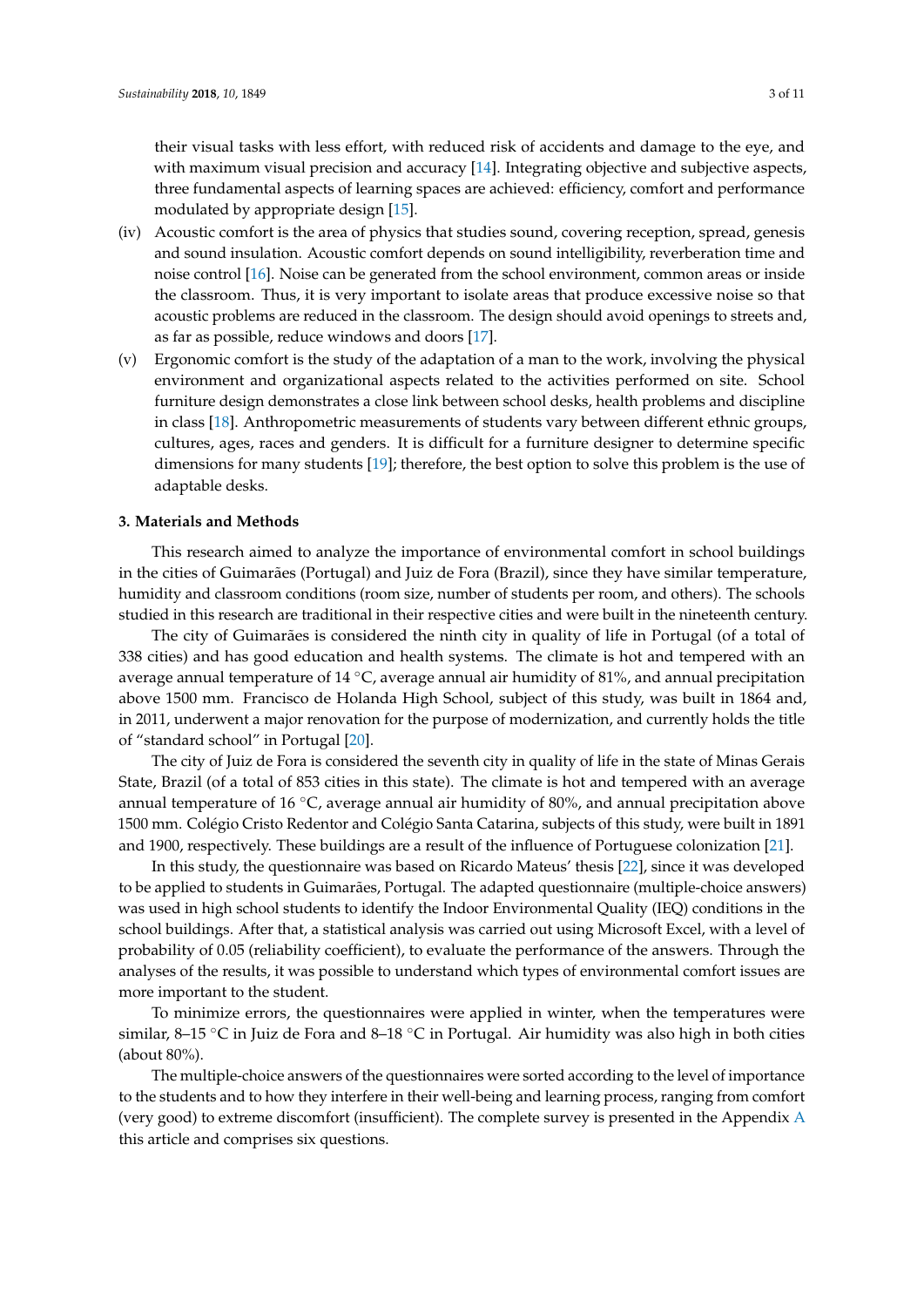#### **4. High School in Portugal**

Francisco de Holanda High School (FHHS) was initially built to be an industrial school in 1864. In 1959, a major renovation took place with the creation of its main building with three floors. In 2011, there were new major renovations carried out by the Parque Escolar Company (in Portuguese, EPE) and the school still uses a great part of the resources and equipment installed by the company. The school represents the current school construction standard in Portugal [\[21\]](#page-10-20), that is, it is a "Portuguese standard school".

The Program for the Modernization of Schools for Secondary Education (PMEES) aimed to place Portuguese education in a position of international reference. The PMEES includes interventions in 332 schools. This program sets standards for all schools that are or will be reformed by the EPE. Table [1](#page-3-0) shows several standards adopted by the PMEES regarding classroom comfort.

<span id="page-3-0"></span>

| Content                                                                                                                                                                     | Description                                                                                                                                                                                                                                                                                                                                                                                                     |  |
|-----------------------------------------------------------------------------------------------------------------------------------------------------------------------------|-----------------------------------------------------------------------------------------------------------------------------------------------------------------------------------------------------------------------------------------------------------------------------------------------------------------------------------------------------------------------------------------------------------------|--|
| Normal classroom (50 m <sup>2</sup> ), small (20 to 40 m <sup>2</sup> ) and large (100 m <sup>2</sup> )<br>Dimensions<br>Minimum classroom height: 2.70 m                   |                                                                                                                                                                                                                                                                                                                                                                                                                 |  |
| Transverse natural ventilation in all spaces of continuous occupation.<br>Air quality<br>Occupancy of room = 26 people; air renewal rate = $30 \text{ m}^3/\text{h}$ person |                                                                                                                                                                                                                                                                                                                                                                                                                 |  |
| <b>Thermal Comfort</b>                                                                                                                                                      | Natural and or Forced Ventilation + Passive Cooling<br>Heat Recovery/Cooling Ventilation (Exchangers)<br>Roof insulation (strong insulation)<br>Double glasses in windows Exterior Wall Insulation<br>The exterior spans should be double-glazed with heat treatment<br>Spaces without HVAC, dry bulb temperatures can be between 18 and 28 °C.<br>Sun protection—allow the passage of 25-30% of the radiation. |  |
| Visual comfort                                                                                                                                                              | Recommended level: 500 lux, with a maximum of $10 W/mC$<br>49 W fluorescent lamp, with a minimum of 99.99% purity,                                                                                                                                                                                                                                                                                              |  |
| <b>Acoustic Comfort</b>                                                                                                                                                     | Ceiling with acoustic treatment;<br>Double glasses                                                                                                                                                                                                                                                                                                                                                              |  |

**Table 1.** Standards adopted by PMEES regarding classroom comfort. FHHS.

The questionnaires were applied to high school students from 15 to 18 years old and the environmental comfort verified in this work takes as a base the classroom, where students spend most of their time. The research was done in nine classes, three of each grade, giving a total of 269 students. Table [2](#page-3-1) shows the main aspects related to the interview and classroom characteristics, and Table [3](#page-4-0) shows the results of the survey, considering a total of 100% of the interviewed students, which reflects how satisfied students are or not with different types of environmental comfort issues.

**Table 2.** Main aspects related to the interview and classroom characteristics of FHHS.

<span id="page-3-1"></span>

| Content                                               | Description           |
|-------------------------------------------------------|-----------------------|
| Interview Date                                        | 11 January 2017       |
| Number of students in the school                      | 1400                  |
| Number of student that answered<br>the questionnaires | 269 (19.21% of total) |
| Temperature in the city                               | 11 °C to 15 °C        |
| Air humidity                                          | 85%                   |
| Temperature in the class                              | 18 °C to 22 °C.       |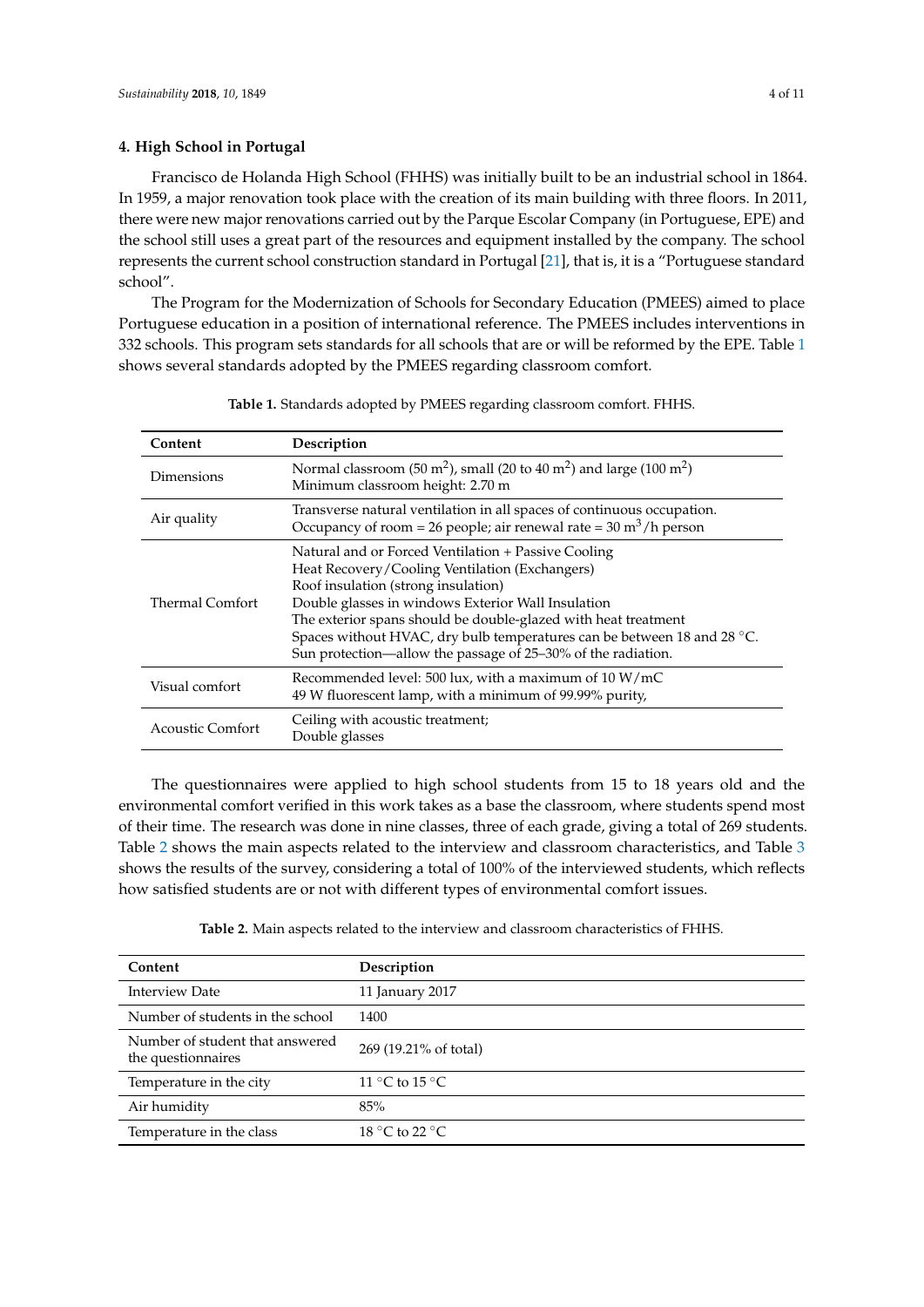| Content                   | Description                                                                                                                                                                                                                                                                                    |  |  |
|---------------------------|------------------------------------------------------------------------------------------------------------------------------------------------------------------------------------------------------------------------------------------------------------------------------------------------|--|--|
| Air quality               | Ozonium, formaldehyde, bacteria, legionella, radon, carbon dioxide and<br>carbon monoxide fungus, particles suspended in air with a diameter of<br>less than 10 µm and volatile organic compounds presented low results<br>according to Regulatory Compliance Statement for this construction. |  |  |
| Mechanical System         | System of ventilation, aiding the entrance of new air, and air<br>conditioners in every classroom, maintaining the same temperature.                                                                                                                                                           |  |  |
| Window size               | Glasses are double and laminated, separated by a chamber of<br>dehydrated air with 12 mm of thickness, helps to maintain the<br>temperature with efficient energy.                                                                                                                             |  |  |
| Window material           | Windows are large (2 windows, $H = 1$ m and $L = 2$ m), there are also<br>skylights in darker places, favoring natural lighting.                                                                                                                                                               |  |  |
| Lamps                     | Fluorescent lamps or metal halide lamps are used, providing<br>adequate illumination.                                                                                                                                                                                                          |  |  |
| Cover Material            | The floor is formic; the wall has bright white paint with glass windows.                                                                                                                                                                                                                       |  |  |
| Reverberation time        | $0.75$ s, which is high according to EN ISO 3382-2 (0.55 s to 0.60 s), since<br>the cover material is hard and smooth.                                                                                                                                                                         |  |  |
| Sound level outside       | 35 db-does not interfere, and there is no noise from rooms close to<br>the classrooms.                                                                                                                                                                                                         |  |  |
| Sound level inside        | 54 to 71 dB, higher than what is established in the European Comfort<br>Standard EN 15251 (30 to 45 dB).                                                                                                                                                                                       |  |  |
| Size of chairs and tables | Parque Escolar uses standard and fixed furniture, not adaptable to the<br>biotype of each student.                                                                                                                                                                                             |  |  |

**Table 2.** *Cont.*

<span id="page-4-0"></span>**Table 3.** Result of the percentages related to the students' level of satisfaction with the different types of environmental comfort indicators at Francisco de Holanda High School, Portugal.

| <b>IEQ</b>  | Level 1<br>Comfortable | Level 2<br><b>Slightly Uncomfortable</b> | Level 3<br>Uncomfortable | Level 4<br>Very Uncomfortable |  |
|-------------|------------------------|------------------------------------------|--------------------------|-------------------------------|--|
| Thermal     | 61%                    | 23%                                      | 10%                      | 6%                            |  |
| Lighting    | 78%                    | 18%                                      | $4\%$                    | $0\%$                         |  |
| Acoustic    | 54%                    | 38%                                      | 6%                       | $2\%$                         |  |
| Air quality | 72%                    | 2%                                       | 26%                      | $1\%$                         |  |
| Ergonomic   | 27%                    | 50%                                      | 19%                      | 4%                            |  |
| General     | 56%                    | 31%                                      | 12%                      | $1\%$                         |  |

The statistical analysis between groups was done using Microsoft Excel (Analysis of variance (ANOVA)) regarding the IEQ results for Francisco de Holanda High School. It verified that the Fcalculated =  $14.17$  > Ftabulated = 3.23 (probability of 0.05), i.e., there is significant variability between the data. The students' satisfaction regarding thermal, lighting and air quality comfort was very high, but the satisfaction was somewhat lower regarding acoustic comfort and deficient regarding ergonomic comfort, as described below:

- (i) Sixty-one percent of the students stated that they are comfortable with the temperature inside the classroom, which is not a good result considering that this is one of the main problems found in Portuguese buildings and it is advisable that 80% of the people [\[12\]](#page-10-11) within the same environment should be comfortable.
- (ii) Seventy-eight percent of the students stated that they are comfortable with the lighting inside the classroom, which is a good result. This result is within the expectations. Artificial lighting related to the students' level of comfort in this aspect seems to be quite adequate.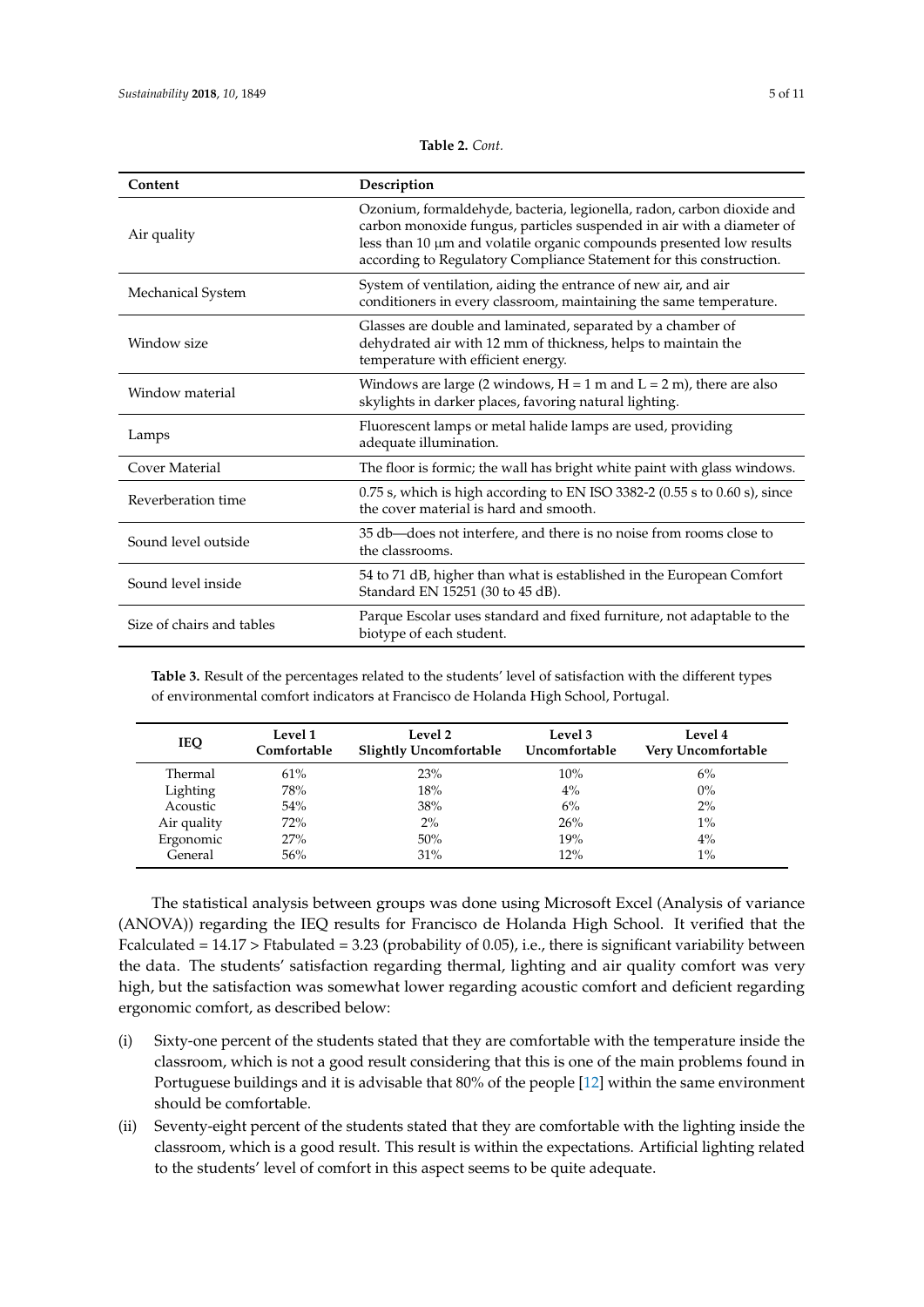- (iii) Fifty-four percent of the students are comfortable with the noise level. It is a high value considering that it is a classroom. The students' dissatisfaction with the environment has a strong relationship with their productivity. As it was informed in Table [1,](#page-3-0) the sounds come, mainly, from the inside. The reverberation time (0.75 s) and the sound levels (54 to 71 dB) are too high.
- (iv) Seventy-two percent of the students stated that they are comfortable with the air quality inside the classroom.
- (v) Twenty-seven percent of the students stated that they are comfortable with ergonomics. This low result related to the number of students who feel comfortable shows the need for greater concerns with this aspect and, therefore, the inclusion of an indicator related to the ergonomics of desks in the methodologies that evaluate and certify sustainability in school environments.
- (vi) Fifty-six percent of the students are comfortable inside the classroom. This is not a good result, mainly due to the level of satisfaction of the students who answered the questionnaire regarding acoustic and ergonomic comfort.

Through the analysis of the information, there is a clear need to support the schools, giving priority to ergonomic and to acoustic comfort related to IEQ in the Portuguese building school.

#### **5. High Schools in Brazil**

This section presents the questionnaires applied to the students of two high schools chosen in Juiz de Fora. These schools are two of the best and most traditional private schools in the city, both of which have been operating for more than 100 years. Colégio Santa Catarina was built in 1900 and Colégio Cristo Redentor was founded in March 1891 by farmers and industrialists [\[21\]](#page-10-20). They are buildings with three floors.

The questionnaires were applied to high school students from 15 to 18 years old and the environmental comfort verified in this work takes as a base the classroom where students spend most of their time. The research was done in six classes, two of each grade and two of each school, reaching 269 students. Table [4](#page-6-0) shows the main aspects related to the interview and classroom characteristics and Table [5](#page-6-1) shows the results of the survey, considering a total of 100% of interviewed students, reflecting how satisfied students are or not with different types of environmental comfort issues.

Table [5](#page-6-1) reflects how satisfied or not students are with the different aspects of environmental comfort at the Brazilian high schools. The statistical analysis between groups was done using Microsoft Excel (ANOVA) regarding the IEQ results for the Brazilian High Schools. It verified that the Fcalculated  $= 17.81$  > Ftabulated = 3.09 (probability equal to 0.05), i.e., there is significant variability between the data. The students' satisfaction regarding thermal, lighting and air quality comfort was very high, but the satisfaction was somewhat lower regarding acoustic comfort and deficient regarding ergonomic comfort, as described below:

- (i) Seventy-five percent of the students stated that they are comfortable inside the classroom, which is a reasonable result considering it is advisable that 80% of the people [\[12\]](#page-10-11) within the same environment should be comfortable.
- (ii) Eighty percent of the students stated that they are comfortable with the lighting in the classroom, which is a good result. This result is within the expectations. Lighting related to the students' level of comfort in this aspect seems to be quite adequate.
- (iii) Thirty-eight percent of the students are comfortable with the noise in the classroom. It is a high value considering that it is a classroom. The students' dissatisfaction with the environment has a strong relationship with their productivity. As shown in Table [4,](#page-6-0) the sounds mainly come from the inside. The reverberation time (0.86 s) and the sound levels (60 to 65 dB) are too high.
- (iv) Seventy-nine percent of the students stated that they are comfortable with air quality in the classroom, which is a good result. This result is within the expectations.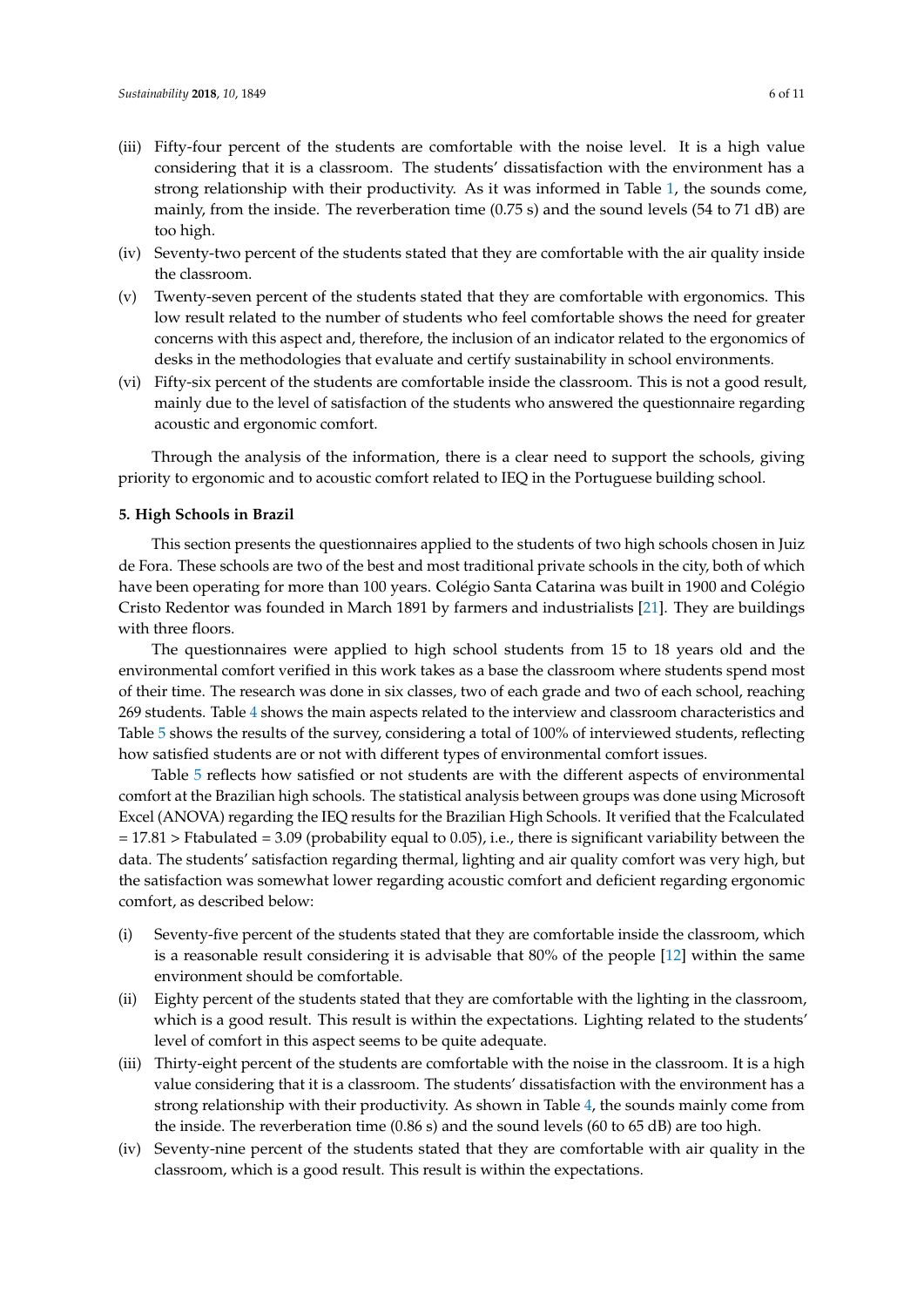- (v) Twenty-nine percent of the students are feeling comfortable with ergonomics. This low result related to the number of students who feel comfortable is very close to the results found in Portugal (vide Table [3\)](#page-4-0), which show that 27% of the students are comfortable regarding ergonomics. That emphasizes the need of including the indicator related to ergonomics of desks in the methodologies that evaluate and certify sustainability in school environments.
- (vi) Fifty-eight percent of the students feel comfortable with all the factors mentioned. This is not a good result, mainly due to the level of satisfaction of the students who answered the questionnaire regarding the acoustic and ergonomic comfort.

<span id="page-6-0"></span>

| Content                                               | Interview and Classroom Characteristics in Juiz de Fora Description                                                                                                                                                                                                                            |  |  |
|-------------------------------------------------------|------------------------------------------------------------------------------------------------------------------------------------------------------------------------------------------------------------------------------------------------------------------------------------------------|--|--|
| <b>Interview Date</b>                                 | 19 July 2017                                                                                                                                                                                                                                                                                   |  |  |
| Number of Students in the school                      | 1980                                                                                                                                                                                                                                                                                           |  |  |
| Number of student that answered<br>the questionnaires | 303 (57% from Colégio Santa Catarina + 43% from Colégio Cristo<br>Redentor)                                                                                                                                                                                                                    |  |  |
| Temperature in the City                               | 11 °C to 14 °C                                                                                                                                                                                                                                                                                 |  |  |
| Air humidity                                          | 81%                                                                                                                                                                                                                                                                                            |  |  |
| Temperature in the class                              | 14 °C to 18 °C                                                                                                                                                                                                                                                                                 |  |  |
| Air quality                                           | Ozonium, formaldehyde, bacteria, legionella, radon, carbon dioxide and<br>carbon monoxide fungus, particles suspended in air with a diameter of<br>less than 10 µm and volatile organic compounds presented low results<br>according to Regulatory Compliance Statement for this construction. |  |  |
| Mechanical System                                     | The classrooms of both schools do not have heating systems but they<br>can maintain the internal temperature.                                                                                                                                                                                  |  |  |
| Window size                                           | The windows are large, favoring natural lighting.                                                                                                                                                                                                                                              |  |  |
| Window material                                       | Windows are large (2 windows, $H = 1$ m and $L = 2$ m), there are also<br>skylights in darker places, favoring natural lighting.                                                                                                                                                               |  |  |
| Lamps                                                 | Most of the lamps used are fluorescent, offering a good illumination.                                                                                                                                                                                                                          |  |  |
| Cover Material                                        | The external walls are made of solid bricks, and the windows used are<br>simple and without special sealing.                                                                                                                                                                                   |  |  |
| Reverberation time                                    | 0.86 s, which is high according to EN ISO 3382-2 (0.55 s to 0.60 s), since<br>the cover material is hard and smooth.                                                                                                                                                                           |  |  |
| Sound level outside                                   | 35 dB-does not interfere, and there is no noise from rooms close to<br>the classrooms.                                                                                                                                                                                                         |  |  |
| Sound level inside                                    | 60 to 65 dB, higher than what is established in the European Comfort<br>Standard EN 15251 (30 to 45 dB).                                                                                                                                                                                       |  |  |
| Size of chairs and tables                             | The schools use standard furniture, not adaptable to the biotype of<br>each student.                                                                                                                                                                                                           |  |  |

**Table 4.** Main aspects related to the interview and classroom characteristics in Juiz de Fora.

<span id="page-6-1"></span>**Table 5.** Result of the percentages related to the students' level of satisfaction with the different types of environmental comfort indicators at High Schools in Juiz de Fora, Brazil.

| <b>IEQ</b>  | Level 1<br>Comfortable (C) | Level 2<br><b>Slightly Uncomfortable (SU)</b> | Level 3<br>Uncomfortable (U) | Level 4<br>Very Uncomfortable (VU) |  |
|-------------|----------------------------|-----------------------------------------------|------------------------------|------------------------------------|--|
| Thermal     | 75%                        | 14%                                           | 9%                           | 2%                                 |  |
| Lighting    | 80%                        | 12%                                           | 6%                           | $1\%$                              |  |
| Acoustic    | 38%                        | 39%                                           | 13%                          | 10%                                |  |
| Air quality | 79%                        | $1\%$                                         | 20%                          | $1\%$                              |  |
| Ergonomic   | 29%                        | 29%                                           | 28%                          | 14%                                |  |
| General     | 58%                        | 30%                                           | 11%                          | $1\%$                              |  |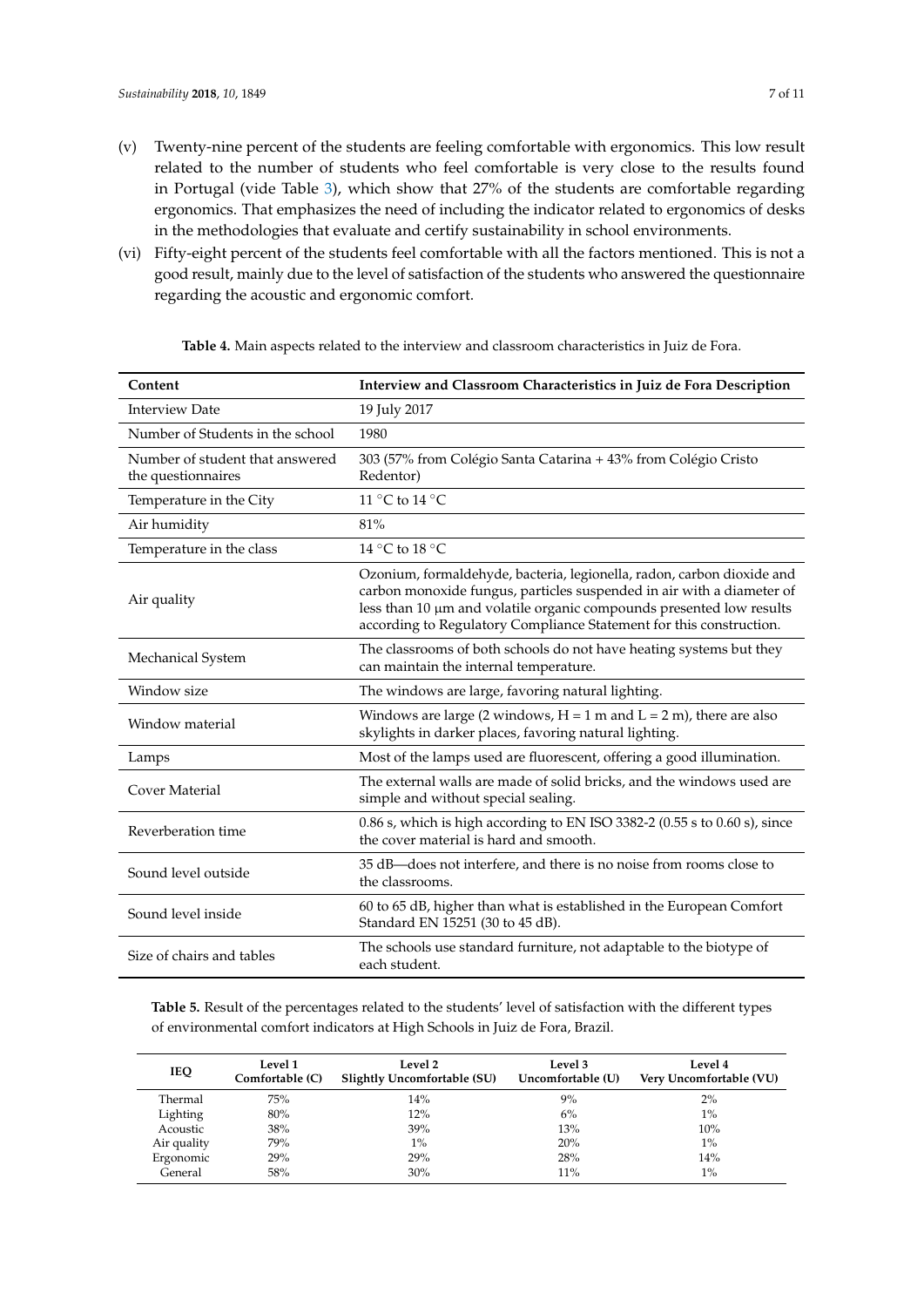Through the analysis of the information, there is a clear need to support the schools, giving priority to ergonomic and acoustic comfort without forgetting the other three indicators.

#### **6. Discussion**

Table [6](#page-7-0) and Figure [1](#page-7-1) show the differences and similarities between the percentages of environmental comfort perceived by the students of the schools of Juiz de Fora (Brazil) and Guimarães.

<span id="page-7-0"></span>**Table 6.** Comparison of the percentages of the answers given by students of the schools of Juiz de Fora (BR) and Guimarães (PT) regarding environment comfort.

| <b>IEQ</b>  | Level 1<br>Comfortable (C) |      | Level 2<br>Slightly Uncomfortable (SU) |      | Level 3<br>Uncomfortable (U) |       | Level 4<br>Very Uncomfortable (VU) |       |
|-------------|----------------------------|------|----------------------------------------|------|------------------------------|-------|------------------------------------|-------|
|             | (BR)                       | (PT) | (BR)                                   | (PT) | (BR)                         | (PT)  | (BR)                               | (PT)  |
| Thermal     | 75%                        | 61%  | 14%                                    | 23%  | 9%                           | 10%   | 2%                                 | 6%    |
| Lighting    | 80%                        | 78%  | 12%                                    | 18%  | 6%                           | $4\%$ | $1\%$                              | $0\%$ |
| Acoustic    | 38%                        | 54%  | 39%                                    | 38%  | 13%                          | 6%    | 10%                                | 2%    |
| Air quality | 79%                        | 72%  | $1\%$                                  | 2%   | 20%                          | 26%   | $1\%$                              | $0\%$ |
| Ergonomic   | 29%                        | 27%  | 29%                                    | 50%  | 28%                          | 19%   | 14%                                | $4\%$ |
| General     | 58%                        | 56%  | 30%                                    | 31%  | 11%                          | 12%   | $1\%$                              | $1\%$ |

The statistical analysis between groups (Table  $6$ ) using Microsoft Excel (ANOVA) regarding the IEQ results for the Brazilian and Portuguese High Schools found that:

- (i) For the countries: Fcalculated =  $0.02 <$  Ftabulated =  $2.60$  (probability equal to 0.05), i.e., there is no significant variability between countries. The Brazilian students and Portuguese students have the same parameters in building school. hard, accentuation, accentuation, and the walls dividing one room from the other do not have the other do not have the other do not have the other do not have the other do not have the other do not have the other do not ha
- (ii) For the IEQ: Fcalculated =  $9.68 <$  Ftabulated =  $2.60$  (probability equal to 0.05), i.e., there is significant variability of IEQ between the countries.

As can be seen in Table [6,](#page-7-0) the general results of environmental comfort assessments are similar, Figure the cities of Juiz de Fora (Brazil) and Guimarães (Portugal) have similar characteristics, such as temperature and humidity. as the enter of the performance in processes for the performance of environmental issues for the performance of human contribution of the performance of human contribution of the performance of human contribution of the pe

<span id="page-7-1"></span>

**Figure 1.** IEQ for Brazilian high school and Portuguese high school. **Figure 1.** IEQ for Brazilian high school and Portuguese high school.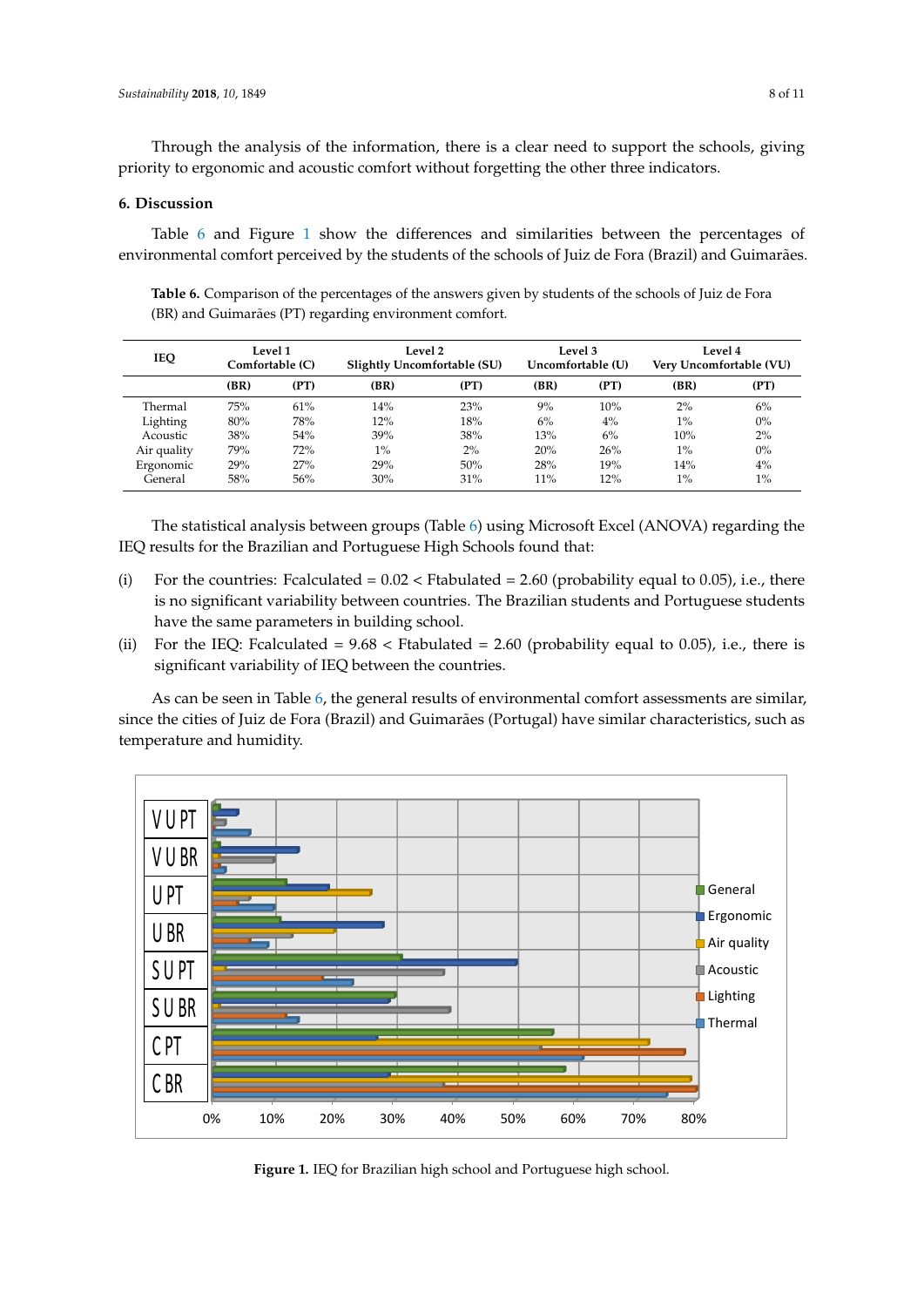The results on acoustic comfort (see Table [6\)](#page-7-0) show that just 38% of Brazilian students and 54% of Portuguese students are comfortable. That was so because, at the Brazilian high schools, the sound level inside the class is around 54 to 71 dB and the reverberation time is 0.86 s, and at the Portuguese school the sound level is 49 to 65 dB and the reverberation time is 75 s. These values are higher than what is recommended by the European Comfort Standard EN 15251 (30 to 45 dB) and EN ISO 3382-2, (0.55 s to 0.60 s). These high values occur because the classroom's surface materials are smooth and hard, accentuating reverberation, and the walls dividing one room from the other do not have adequate acoustic insulation treatment.

The level of ergonomic comfort has low results (under 30%), in comparison with other IEQ values because there are standard desks in all schools, which can cause discomfort and muscle pain in the users. Considering that there are large differences in size among teenagers, adaptable portfolios that fit the biotype of each student should be used.

Finally, there is a need to consider the ergonomic comfort of school buildings in sustainability assessment tools because it is very important of environmental issues for the performance of human beings.

#### **7. Conclusions**

This study made clear the importance of maintaining comfort indicators within a sustainable range, specifically for school environments, since students stay long periods inside the school and comfort interferes in the students' health, concentration and learning. It also aimed to determine the need of including the ergonomic comfort indicator in sustainability assessment tools for school buildings, for the sake of the welfare of the students, since most of the students, 73% in Portugal and 71% in Brazil, feel school desks are uncomfortable.

Another aspect observed through the results of the work is that, although there are common characteristics between the cities of Guimarães and Juiz de Fora (such as temperature, humidity and school characteristics), different results were found for most indicators studied. Therefore, there is a clear need of adaptation of this methodology to each location in each country. Brazil has a large territorial area, so several adaptations of the methodology will be necessary to adjust it to the specific needs of each region.

A good sustainability assessment tool interfere with the well-being of the building users and improve quality of life. Moreover, there is a great tendency of local legislation to follow the requirements of the methodology applied to assess sustainability in school buildings, especially when it is widely used by the population, thus bringing great benefits.

The study carried out in Juiz de Fora serves to open precedents for new research in Brazil related to sustainability assessment methodologies specific for schools that may be adapted to different Brazilian regions. This kind of research is unprecedented and necessary considering that sustainability has growing demand around the world and there is a huge demand for this subject in Brazil.

**Author Contributions:** Conceptualization, T.S.S. and M.A.; Methodology, T.S.S. and M.T.B.; Formal Analysis, M.A., M.T.B. and T.S.S. ; Investigation, T.S.S.; Writing-Original Draft Preparation, T.S.S.; Writing-Review & Editing, M.A., M.T.B., T.S.S. and L.B.; Project Administration, T.S.S.; Funding Acquisition, T.S.S.

**Acknowledgments:** The corresponding author wants to thank: the teacher and Administrative Director of Francisco de Holanda High School, Abílio Ferreira, for showing me the school and giving all the necessary information, always with great attention; Parque Escolar Company (EPE) for supplying the necessary material for the execution of the work; and Mrs. Catarina Araujo for helping me in the conception of this article. This research did not receive any specific grant from funding agencies in the public, commercial, or not-for-profit sectors.

**Conflicts of Interest:** The authors declare that there is no conflict of interest.

#### <span id="page-8-0"></span>**Appendix**

Questionnaires—Environmental Comfort Indicators—Students Grade Date: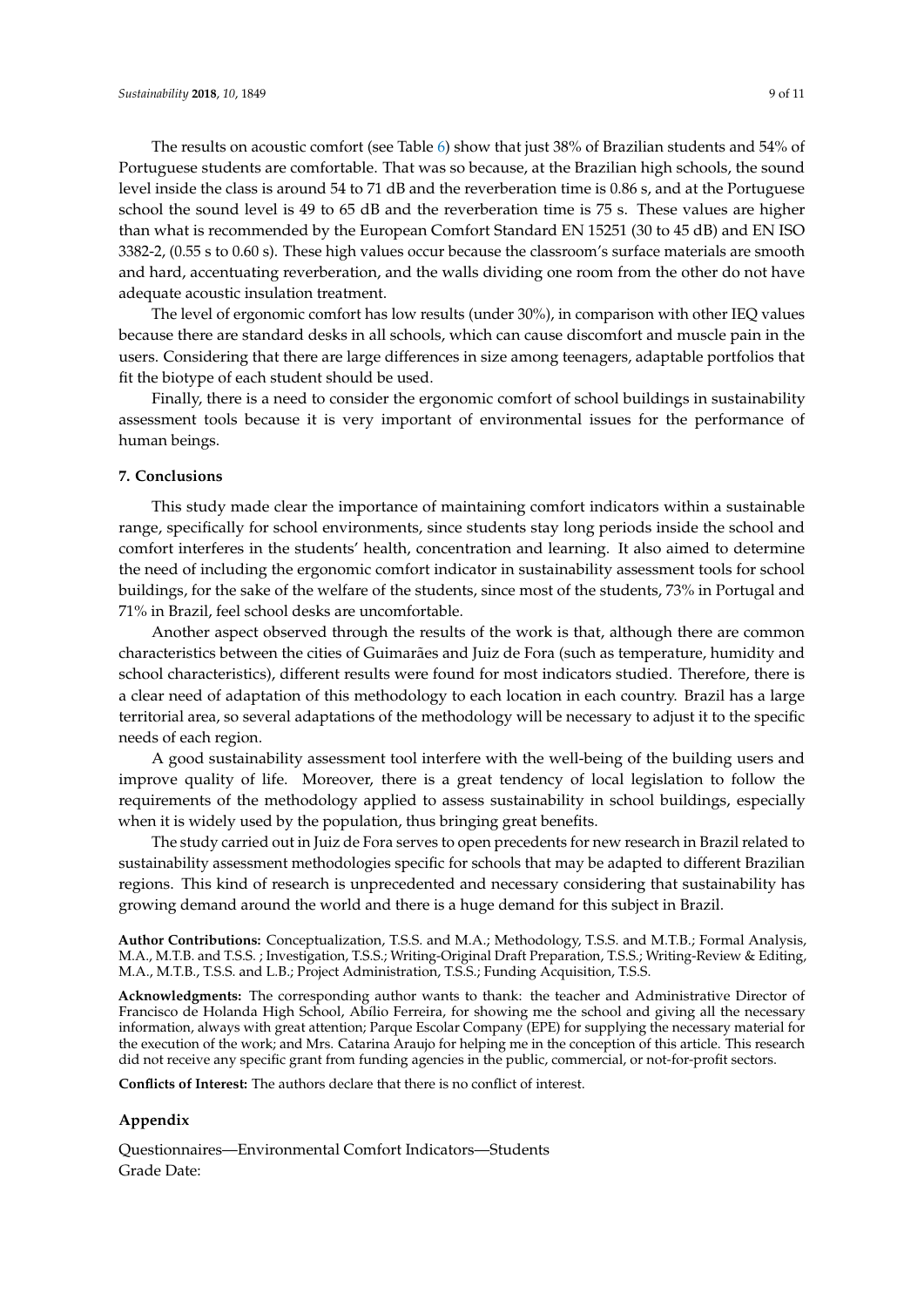- 1. Check the feeling of comfort where you are, considering only the temperature.
	- (a) Comfortable
	- (b) Very cold
	- (c) Cold
	- (d) A little cold
	- (e) A little hot
	- (f) Warm
	- (g) Very warm
- 2. Check the feeling of comfort, considering only the lighting.
	- (a) Comfortable
	- (b) A little uncomfortable with excessive lighting
	- (c) Uncomfortable with excessive lighting with lighting
	- (d) Very uncomfortable with excessive lighting
	- (e) A little uncomfortable with insufficient lighting
	- (f) Uncomfortable with insufficient lighting
	- (g) Very uncomfortable with insufficient lighting
- 3. Check the feeling of comfort, considering only the noise level
	- (a) Comfortable
	- (b) Slightly noisy
	- (c) Noisy
	- (d) Very noisy
- 4. Check the feeling of comfort, considering only the level of air quality.
	- (a) Fresh
	- (b) Muffled
	- (c) Odorless
	- (d) Smelly
	- (e) Comfortable
	- (f) A little polluted
	- (g) Polluted
	- (h) Very Polluted
- 5. Check the feeling of comfort, considering only the level of ergonomic comfort, that is, the comfort offered by desks and the movement of students in the classroom.
	- (a) Comfortable
	- (b) A little uneasy
	- (c) Uncomfortable
	- (d) Very uncomfortable
- 6. Check the sense of comfort considering all the factors mentioned above.
	- (a) Comfortable
	- (b) Slightly uncomfortable
	- (c) Uncomfortable
	- (d) Very uncomfortable